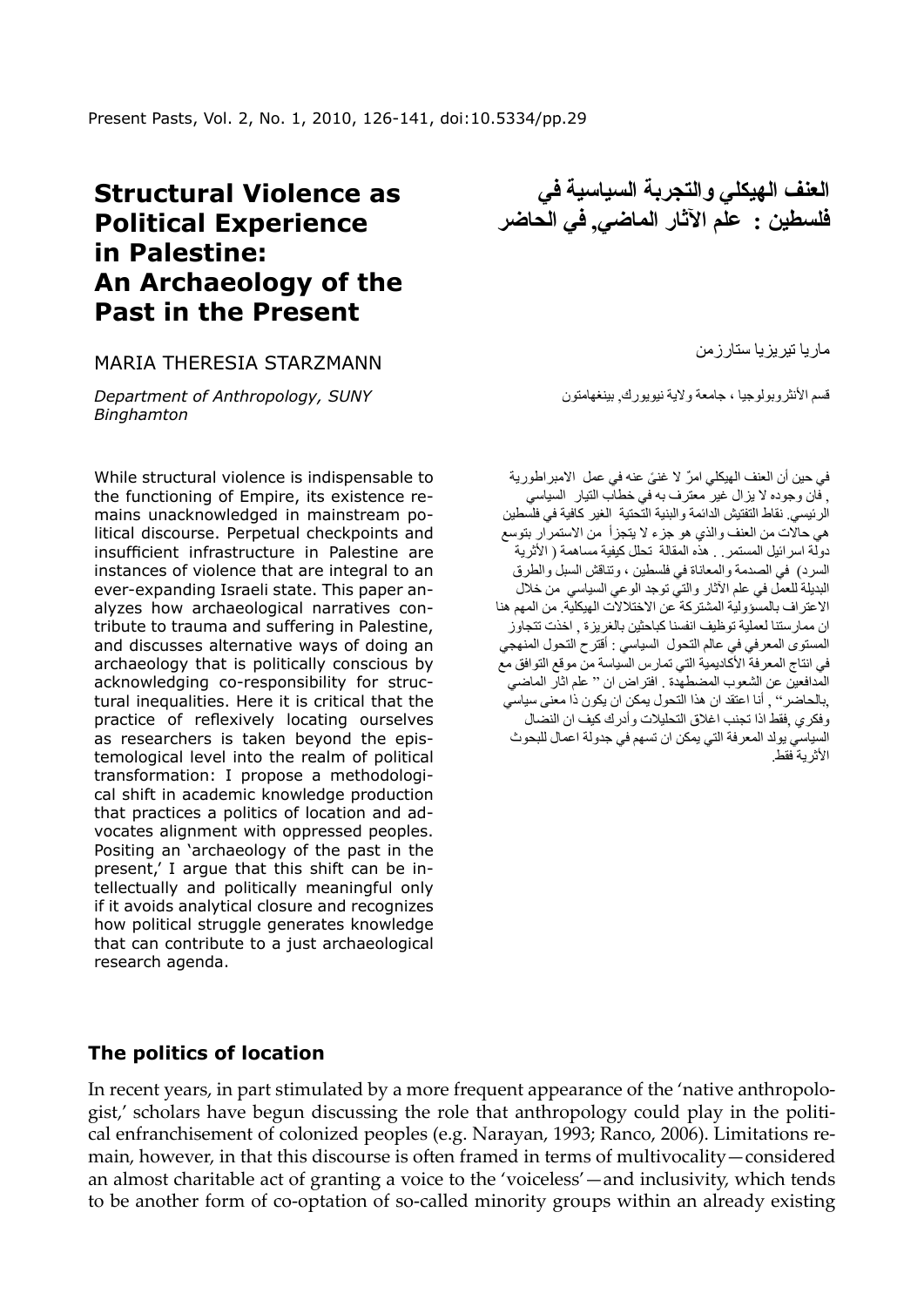exclusionary space (e.g. Scham, 2001). On the ground, "having a voice" and "having control over" are radically different positions (Rizvi, 2006: 398). While there are certainly indigenous anthropologists working to do radical de-colonizing work that makes an intervention into the hegemonic discourse (e.g. Mihesuah, 1998; Smith, 1999; Atalay, 2006), much of anthropology today, rather than enabling the expression of a diversity of interests and actual empowerment, continues to capitalize on Otherness.

Of course, we find critical intellectual production taking place in progressive niches within the academic space: especially those researchers, in anthropology as well as other disciplines, whose work is dedicated to a post-colonial cultural critique emanate emancipatory knowledge that is politically committed. However, since these scholars tend to work exclusively within "the academic authority-granting system" (Hale, 2006: 103) as a specific institution of the colonial power matrix, the applicability of their knowledge—and often literally its translatability into a more accessible language—is rarely a concern (Mignolo, 2007b: 452). Thus failing to actually initiate the replacement of the fundamentally oppressive structures within which colonizing practices become possible in the first place, anthropology is implied in a system of structural violence on the basis of which privileged spaces are maintained.

Characteristic of structural violence, which Žižek (2008: 2) has described as the "catastrophic consequences of the smooth functioning of our economic and political systems," is that it appears to lack identifiable perpetrators (Galtung, 1969; Galtung and Höivik, 1971). In this sense, structural violence can be distinguished from direct violence, which is much more immediate because it inflicts suffering directly onto bodies which often remain visibly scarred. While this analytical distinction allows us to grasp paradigmatic perpetrations of violence, in reality the line between direct and structural violence is blurry; even if holding both concepts in tension, it is not always possible to draw clear boundaries around them. This leaves the individual anthropologist in a paradoxical position of both complicity and discomfort: although we are not participating in acts of direct violence, many of us are nevertheless implicated in a system that is violent and exploitative, even when we are opposing it ideologically.

It has been argued that this unjust system can only be overcome by way of a radical de-colonial critique, the underlying goal of which is not enfranchisement but a total "de-linking" (Mignolo, 2007b) from the current political structures, which is achieved by way of delegitimizing and dismantling existing mechanisms of rule (cf. Mignolo, 2007a and 2009). In some cases an explicit anti-colonial, but pro-national agenda that supports the building of new states and the granting of national sovereignty to former colonized peoples, is here an essential step toward self-governance and freedom from imperial control. This stance, although to some degree evading the problem that states can never be truly democratized since they "are, after all, basically ways of organizing violence" (Graeber, 2007: 365), accounts directly for the political realities that exist on the ground in Palestine. The granting of statehood and citizenship to colonized peoples, and thus the making of self-determined legal subjects, is an important goal for anti-colonial projects in many parts of the world—not only because it is the basis for guaranteeing certain political rights, but because it provides various political agents with access to much needed resources that have previously been denied. This is the point of convergence of the political desires expressed in the de-colonial and the anticolonial thinking: the common concern is to create new political landscapes by gaining ever larger spaces of autonomy for oppressed peoples through popular self-governance; these spaces are built on truly democratic ideals, which are founded in a collective morality and sensitivity for other's experiences of suffering and trauma.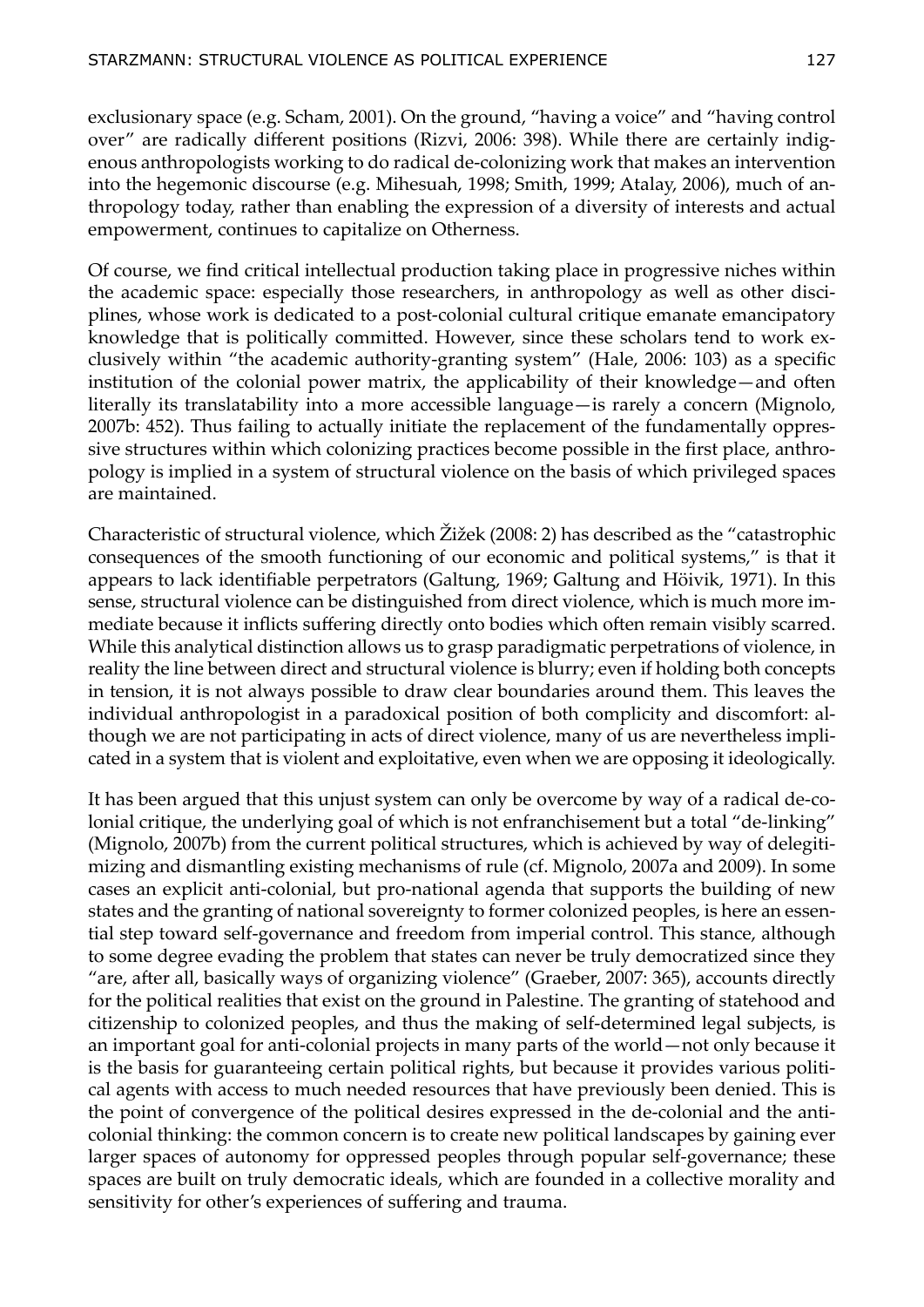In my attempt at what I consider coming to terms with the political realities of Palestine on the one hand and Euro-American ideals of de-colonization that are emanating from the academy on the other hand, I suggest developing principles for a politically conscious archaeological practice that can hopefully contribute to the goal of creating new political landscapes on the ground. Such archaeology must not only be aware of structural inequalities and violence, but ought to be characterized by a political morality that is true to ideals of justice and peace. Political morality implies taking ourselves to task as researchers, whose identity is often deeply implicated in structural violence, which delimits our right to formulate anti-colonial or de-colonizing strategies. Just as we step back as intellectual authorities, the diversity of political truths and desires in political struggles comes to the forefront, so that we can no longer operate on the assumption of a unified Palestinian position. However, it is also important to comprehend that in a context like Palestine, where levels of conflict are high, we cannot afford the "deconstructive scrutiny of all knowledge categories" (Hale, 2006: 102), including those of political identities and cultural differences. This is why I suggest to spell out the specifics of an 'archaeology of the past in the present' within the framework of the politics of location: that is, I place the Palestinian situation in the context of the global political economy in order to account for "the ways that difference is coded in national and transnational structures of capital, power, and culture." (Stephen, 2007: 322) This is not 'strategic essentialism,' but is essentially a political strategy that opens up the possibility for anthropologists to align with the Palestinian struggle for liberation—as diverse as its expressions might be—against the violent neo-colonial and neo-imperialist aspirations of the powers that be. In fact, the Palestinian struggle and the worldwide solidarity movement for this struggle are no longer simply directed against Israel alone, or the Israeli-American nexus, but they are aimed at the global political economy of unfettered capitalism that has political actors in its grip.

## **Archaeology and structural violence**

The Palestinian struggle is a reaction to the political situation in Israel-Palestine, which is characterized by violence, structural as well as physical. Here structural violence, though not usually performed by an identifiable agent with imagined or real 'evil' intentions (Bernbeck, 2008: 393), is violence par excellence: not only is it the precondition for the functioning of direct violence as we see it performed, for example, in the torture of so-called enemy combatants in Guantánamo or the indefinite detention of Palestinians, but it is the backbone of Empire. Structural violence serves as guarantor for those self-proclaimed 'states of exception' (Agamben, 2005) under which individual rights can simply be diminished, superceded, and rejected by a government that claims exceptional extension of its power. Within the paradigm of an exceptional government, laws no longer provide protection from harm by the judicial system, but constitute an anchorage for structural violence. Exceptional laws mandate the exclusion of 'categories' of people from existing judicial frameworks, thus legally legitimizing the denial of basic human rights, such as *habeas corpus,* to certain 'kinds' of people.

Palestine finds itself in a perpetual state of exception that has intensified the existing structural violence over the last two decades. Through Israeli practices of occupation and circumvention of the standards of international law and human rights, oppression has not only become embedded in the everyday lives of the Palestinian people, but Israel has managed to create a whole new class of people—the non-citizens of Palestine. While Palestine was never really nationalized (from WWI to 1948, it was a British mandate, and before that, a province of the Ottoman Empire), a sense of Palestinian nationhood is present as a very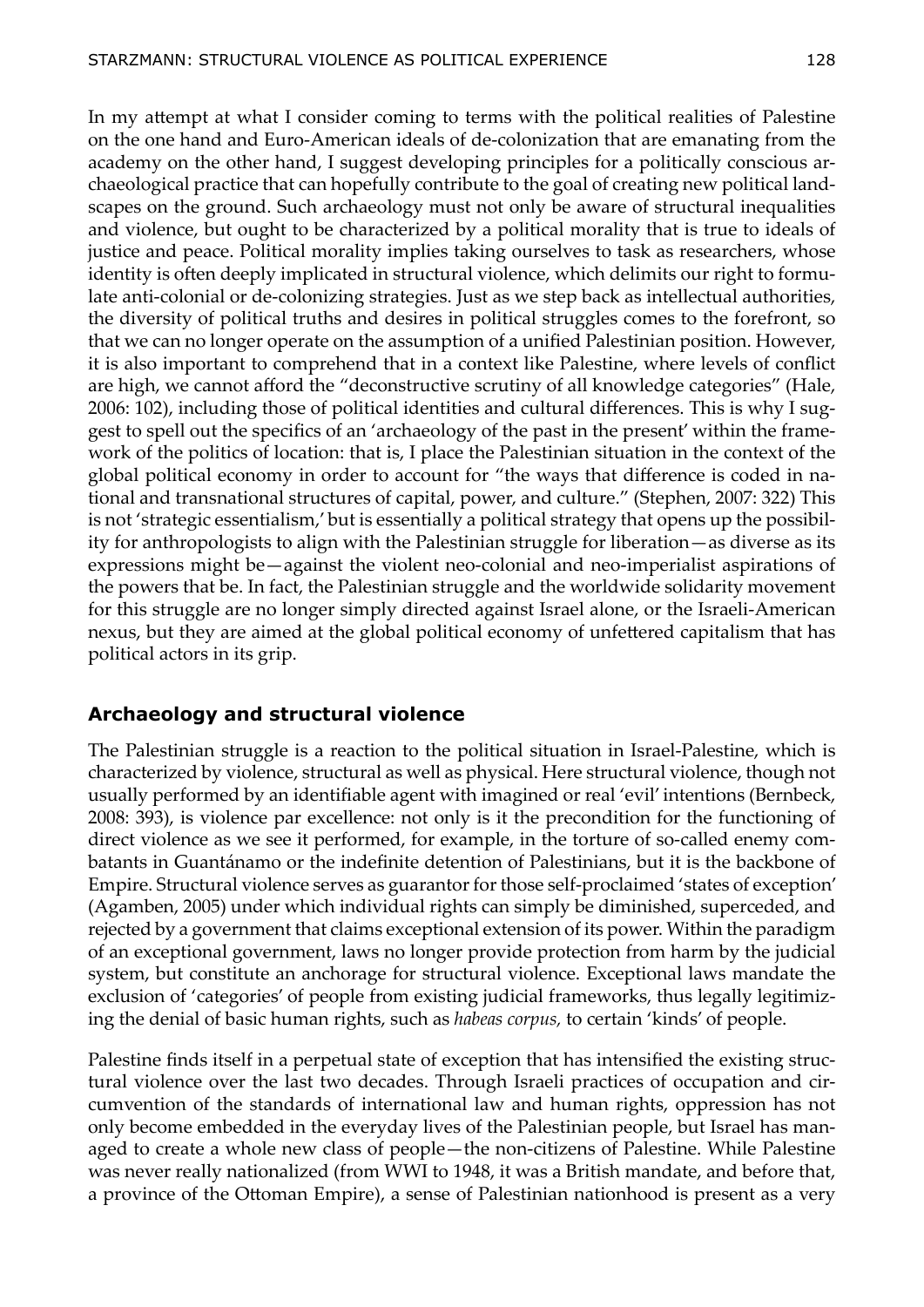vibrant identity among people in Palestine (Said, 1979; Khalidi, 1997; Nasser, 2005). Yet, the majority of Palestinians today hold no legal status since they are, as occupied people and refugees, considered stateless before international law. Thus 'denationalized' they are—not unlike Agamben's (1998) *homo sacer<sup>1</sup>* —stripped of all citizenship rights and subject to the raw power of the Israeli state.

In addition to these structural problems, direct violence in Palestine is rampant: permanent checkpoints and other barriers (road-blocks, road gates, trenches, etc.) are set up by the Israeli military and police forces (and increasingly by private military contractors) in the West Bank, thus restricting movement of Palestinians and impeding on people's freedom to travel.**<sup>2</sup>** Basic infrastructure, such as roads and sewers, but also access to medical supplies, is generally insufficient in Palestine and especially in the camps where approximately 1.3 million Palestinian refugees live today.**<sup>3</sup>** Human rights are violated on a regular basis by the Israeli occupying power and include practices such as the detention of minors, trials before military courts that fail to meet international standards for fair trial, and torture of detainees. Palestinians are frequently subjected to forced evictions in the course of the expansion of Israeli settlements in the occupied territories, an activity that has long been recognized as illegal before international law.**<sup>4</sup>** These practices, which are carried out within a framework of structural inequality, violence, and oppression, are considered integral to the existence of the Israeli nation-state.

### *National Self-Imagining*

Even though archaeology does not have any direct impact on legal issues such as citizenship rights or checkpoints, archaeological practice can contribute to structural violence—both through work in the field and through the discourses and narratives the discipline produces. As archaeological knowledge production is embedded in specific socio-economic contexts, the political interests of academic as well as non-academic stakeholder groups saturate our research at all times. Often, archaeology can rightly be called scholarship in the service of the state, because it operates within the framework of the nation-state on which it bases its conception of history as well (Gero, 1985). This is especially conspicuous in the use of archaeology for national self-imagining where archaeology is "directed towards strengthening patriotic sentiments" (Trigger, 1984: 358; cf. Kohl and Fawcett, 1995; Trigger, 1995; Kohl *et al.,* 2007); but also toward "territorial self-fashioning" (Abu El-Haj, 2001: 16-18), which time and again includes the resettlement of large portions of a population and even ethnic cleansing. Here, archaeological evidence and present day identities become entangled in such ways that the past is not only made to appear like the present, but that neither one retains a meaningful existence without the other (Silberman, 1995). Reverting to so-called scientific evidence of historical continuity of ethnic (as a precursor for national) groups, archaeological data are frequently used to assert the right of a given population to the land.

Israel is a clear case in point. Not only are many Israeli archaeologists trained in historical and biblical archaeology, but much archaeological inquiry in Israel-Palestine is focused on the Bronze Age and Iron Age—those periods most closely linked to the biblical narratives. While prehistoric archaeological research in the region is well-established today (as illustrated, for example, by the curriculum taught at the Institute of Archaeology at the Hebrew University of Jerusalem),<sup>5</sup> the majority of the popular versions of Israeli history, especially as perpetuated by mainstream media and the tourism industry, still foreground biblical archaeology. The findings and theoretical agendas of this archaeology continue to be located within the interpretive framework of Judeo-Christian biblical history where they support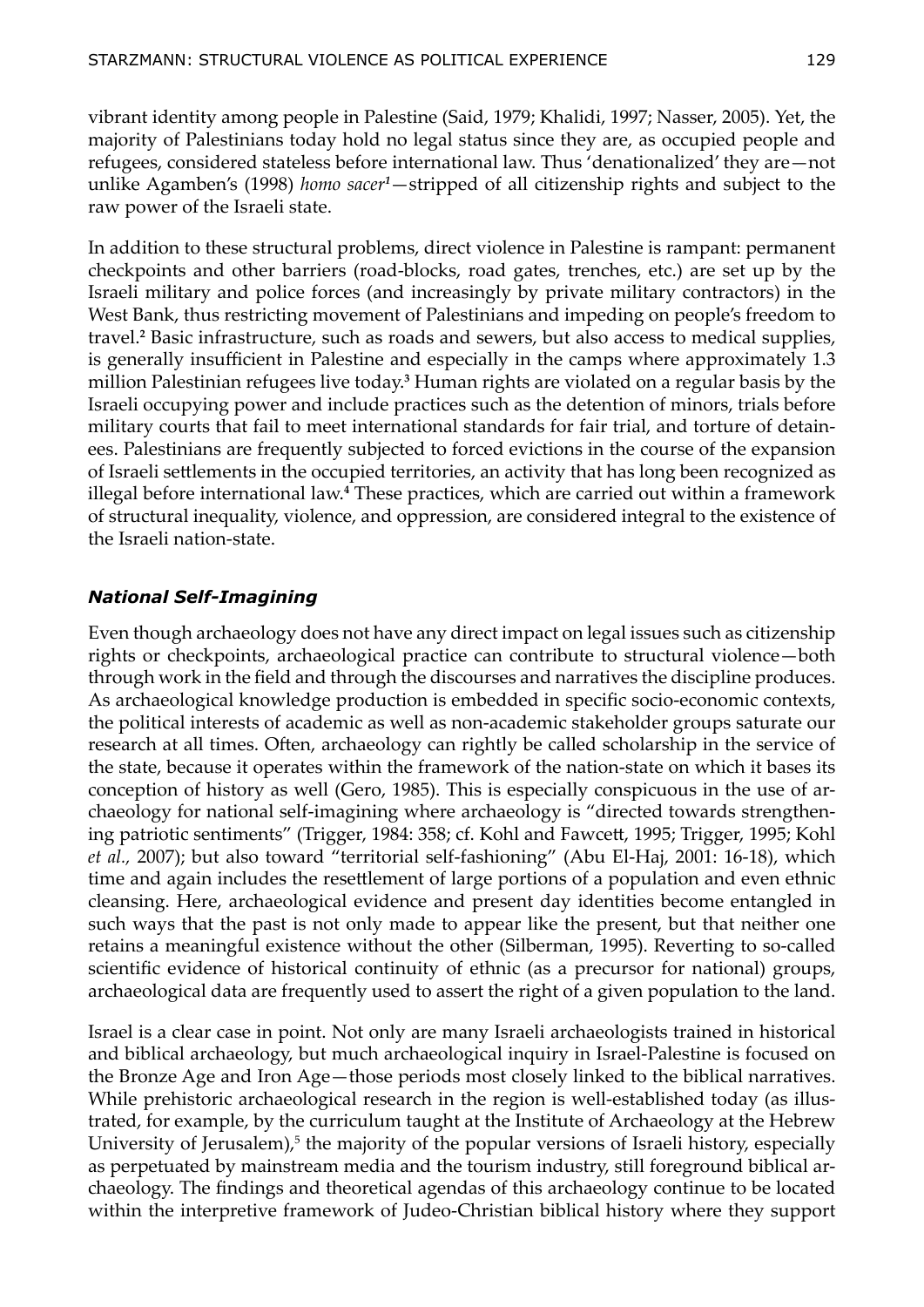Israel's claims to a historic right to the land by virtue of a presumed ethnic continuity and legitimate Israel as the occupying power over Palestine (Feige, 2007). Such a *"recruited archaeology"* (Ben-Yehuda, 2007: 252) functions in very specific ways, by creating an abridged history of Israel that recognizes only certain aspects of the region's past as historical record.

Archaeological strata from the Iron Age, for example, that are considered to be 'Israelite' are excavated and preserved, while the younger (Islamic) past receives less or no attention; this is apparent in the choice of excavation techniques as well, where bulldozers are utilized to plow their way through the remains of the 'recent past,' including present-day Palestinian villages and evidence from Islamic periods. But this is also a feature of much of the archaeology done in the Middle East in general, which habitually disregards Islamic remains, justifying its doings with the working definition of Middle Eastern archaeology at Euro-American universities as a discipline that covers only the periods from the prehistoric past until the end of the Persian Empire (see for example Addison, 2004). That certain archaeological remains are neither documented nor preserved is in fact a frequent occurrence in archaeological practice since the unearthing of material traces of past life through excavations is a highly selective process (Bernbeck and Pollock, 2004). The decisions of which sites, but also which strata within sites, are to be excavated, and how they are preserved and made accessible to visitors, are based on nation-state values of a rather static museum culture that renders some sites and time periods valuable, but not others. Then, even though the archaeological practices of excavating and collecting are justified in part as attempts at 'filling the gaps' of an historical record, these processes themselves create absences and new gaps by making certain records present and silencing others (Trouillot, 1995).

#### *A Weapon of Dispossession*

In other instances, it is the specific political situation in Israel-Palestine of the 19th and 20th centuries that has contributed to the erasure of archaeological evidence, which is not only scientifically doubtful, but politically problematic insofar as the people who lay claim to this evidence and the associated historical narratives suffer an alienation from a past that they consider theirs (Glock, 1994; Yahya, 2005; Starzmann, 2008). As an example, the construction of the Israeli separation wall has led to both the burial and the destruction of numerous archaeological sites in Palestine. Here as elsewhere, Israeli politics clearly has a propensity to disregard the protection of Islamic or other non-biblical sites, while making efforts to safeguard sites with supposed links to Israeli history (Yahya, 2008: 499).

Just as the destruction and burial of archaeological sites lead to the restructuring of space, archaeological projects frequently transform landscapes as they obtrude onto Palestinian settlements, thus uprooting people and pushing families out of their homes. In Silwan, for example, a Palestinian residential quarter in East Jerusalem, properties were bought up (in both legal and quasi-legal ways), buildings were demolished, and excavations carried out. Today, archaeological zones are persistently being extended within Silwan as well as into the adjacent Kidron valley (see figure 1). Notable about this case is that the militant Israeli settler organization El'ad, an NGO, is currently sub-contracting the Israeli Antiquities Authority (IAA) for carrying out large-scale excavations in Silwan. These archaeological projects are ultimately supposed to support the settlers' claims to a biblical right to what is referred to as the 'City of David' (Greenberg, 2009).<sup>6</sup>

What we witness here is the creation of new archaeological archives based on already existing political and economic interests—that is, the extension of Israeli territory. These pre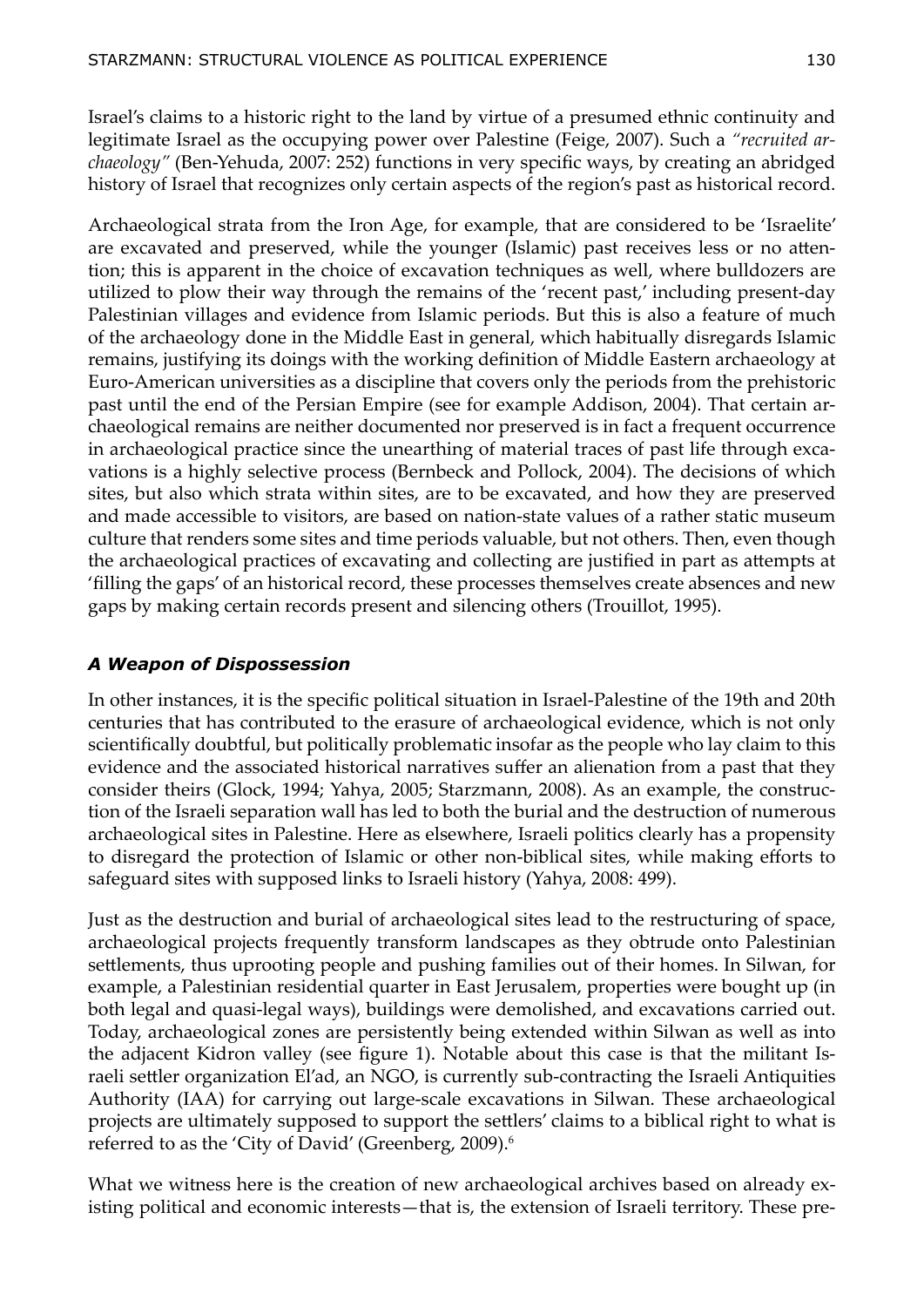existing nationalist aspirations receive their justification *a posteriori* through archaeological evidence, the very (re-)construction of which is based on these interests in the first place. As the case of Silwan exemplifies, archaeology may be considered an inventive or generating practice in two ways: first, by way of selecting specific material records as historical evidence, archaeological practice invents certain pasts; and, secondly, it generates a present by providing archaeological records that serve to legitimize present-day political claims, first and foremost territorial claims (Abu El-Haj, 2001: 13). Archaeological practice, by way of materializing a national ideology in facts on the ground, has here become "a weapon of dispossession" (Bronner and Gordon, 2008) (see figure 2).



**Fig. 1:** Areas of excavations and planned archaeological park in Silwan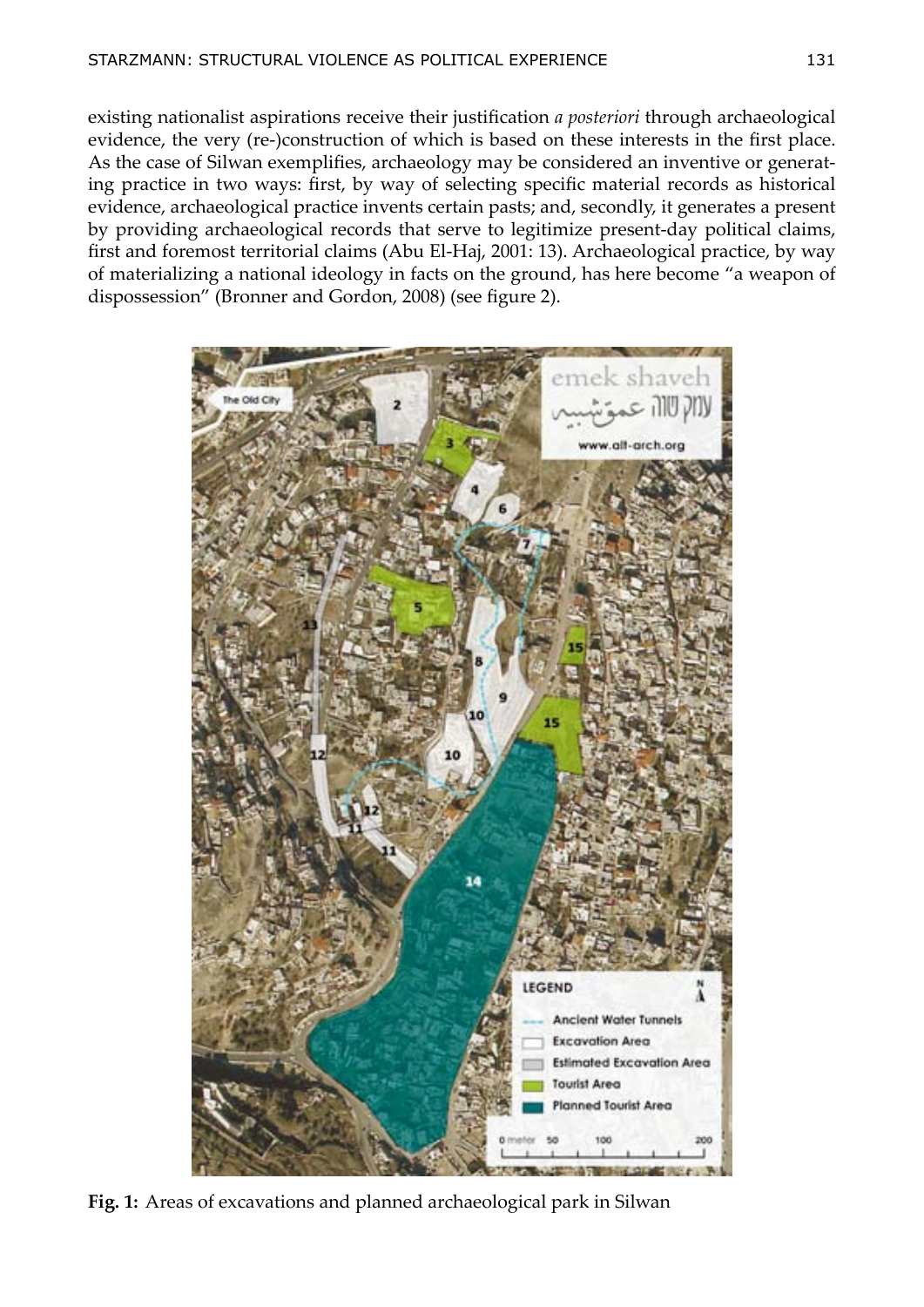

**Fig. 2:** Protesters at a site of archaeological excavations in Silwan (photograph from [http://insidethemiddleeast.blogs.cnn.com/2009/02/\)](http://insidethemiddleeast.blogs.cnn.com/2009/02/)

Israeli nationalist desires, which play out in the ways in which archaeology is conducted in the region, cannot be dissociated from Israel's role as occupier of Palestine. The building of a national territory and practices of colonization are co-constituting parts of a common project of "colonial nationhood" (Abu el-Haj, 2001: 6) within a transnational political framework. The state of Israel actively participates in the global political economy through the management of its nation's cultural heritage: not only does the Israeli government not prohibit or sanction trade in antiquities (Yahya, 2008: 500), but it also furthers "the reification of the archaeological past" (Baram and Rowan, 2004: 7) as a specifically 'Israeli past' through its commodification in the tourism industry. At the same time, Israel's biblical history is no longer exclusively owned by the Israeli nation-state, but it has become a universal good to be consumed by a global tourist community, which, no doubt, is overwhelmingly wealthy (e.g. Baram and Rowan, 2004; Scham, 2008).

Considering this, it becomes clear how the case of Silwan reaches beyond the level of institutionalized archaeology and points us to the complicity of the Israeli state with the neo-colonialist interests of right-wing settlers that resonate with global politics of occupation (where the US Empire is still the prime perpetrator). This situation is perpetual, even if its expression takes different forms at different political moments. Scham (1998: 303) has reported over ten years ago how the Israeli government, in response to the extreme anti-archaeological stance taken by ultraorthodox religious parties, laid off professional researchers working with the Antiquities Department. In contrast, today militant settlers have decided to deploy archaeological methods in order to back up their political claims with 'scientific' evidence as well as to encroach onto a new territory. In both cases, powerful political forces have set the research agendas of the archaeological work to be conducted, either with the active support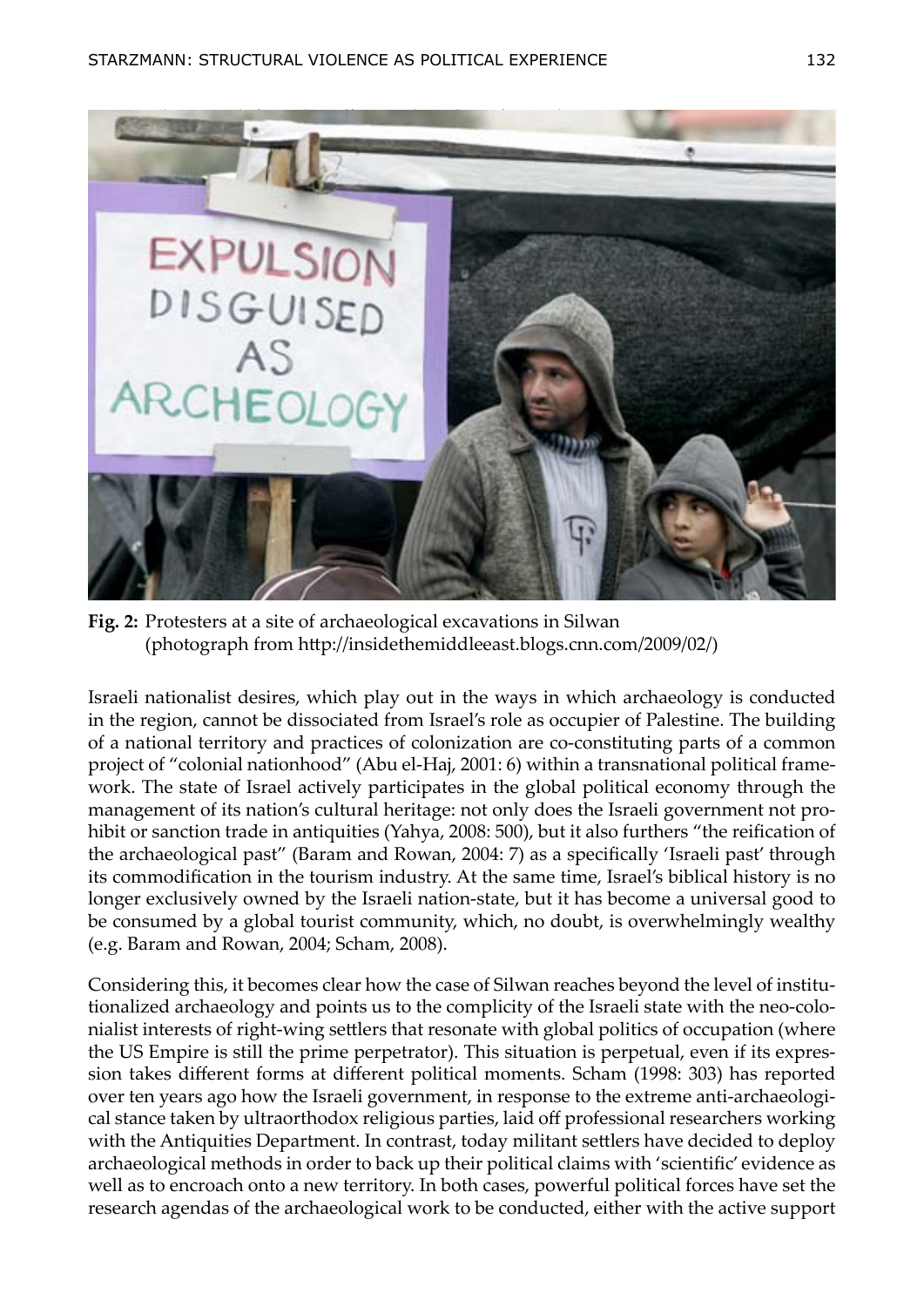of the Israeli government or by way of its withdrawal and non-intervention. In this context, the presumed universality of Israel's cultural heritage does not conflict with the Israeli national project, which through commercialization has found a logical extension in the cultural imperialism of the global economy and its 'tourism-industrial complex' (Hamm, 2005). It is certainly not far-fetched to hint at the link that exists between this tourism-industrial complex and the military-industrial complex, which are both central elements to global imperial encounters, where profits are immense for the powerful and negative implications extreme for the poor populations of the world.

## **Alternative archives in archaeology**

Working one's way toward an archaeology that aspires to achieving actual political transformations, it is important to recognize that a nationalist and colonialist agenda is not particular to Israeli archaeology. While this is one (admittedly prominent) case among many, it is the specific nature of archaeological work and its institutional location that make archaeology prone to operating in the interest of the capitalist nation-state (Trigger, 1984; Arnold, 1998/1999). It is for this reason that I will not be advocating for a 'Palestinian archaeology' since such archaeology could too easily become an anti-Israeli archaeology and thus be ensnared in the same problematic politics of exclusion, which are associated with practices of colonialism and imperialism that we have witnessed for Israel. The crux of the matter is elsewhere: due to its specific location in Euro-American institutions of education and science, the majority of archaeology's narratives make sense mainly to observers and readers educated within these institutions. Rather than promoting other nationalist archaeologies in opposition to the Israeli one, I therefore suggest that we start creating new archaeological (and hence political) landscapes altogether—landscapes that allow for difference and diversity, maybe even irreconcilability, in the historical narratives they produce. This also means that if violence is a means for establishing privileged spaces, those of us who occupy these spaces must develop strategies for advocating equality and morality from within the institutional framework of the academy.

## *Remembering things*

As the goal is not to build a Palestinian archaeology that is forced into the framework of Western academia and its standards of professional scientific credibility, the objective is to push for an opening up of the academy to alternative discourses that are carried by subaltern stakeholder communities and, as is, to their approaches to the past. The specific approach I am striving for is based on Palestinian strategies toward history and memory, such as genealogies and oral histories, which constitute alternative historical archives (El-Nimr, 1993; Lynd *et al.,* 1994). Most importantly, these strategies include practices of memorializing events of the recent past, specifically British colonialism, the *Naqba,* and Israeli occupation, which have been inscribed in personal remembrances of Palestinians, often through experiences of suffering and trauma (Allan, 2005). The personalized accounts of history, which result from these memories, are a direct outcome of the political economic structures of capitalism and imperialism within which the lives of Palestinians are embedded. However, not all memories are transformed into formal historical narratives, but some result in incorporated practices: through habitual and collective performances—mourning and storytelling, protests and demonstrations—memory becomes recollected and preserved; in turn, individual remembrances of events get transformed into embodied social memory (Connerton, 1989). As this memory materializes, it may very well leave its traces in the artifactual record of a place (Van Dyke and Alcock, 2003; Mills and Walker, 2008).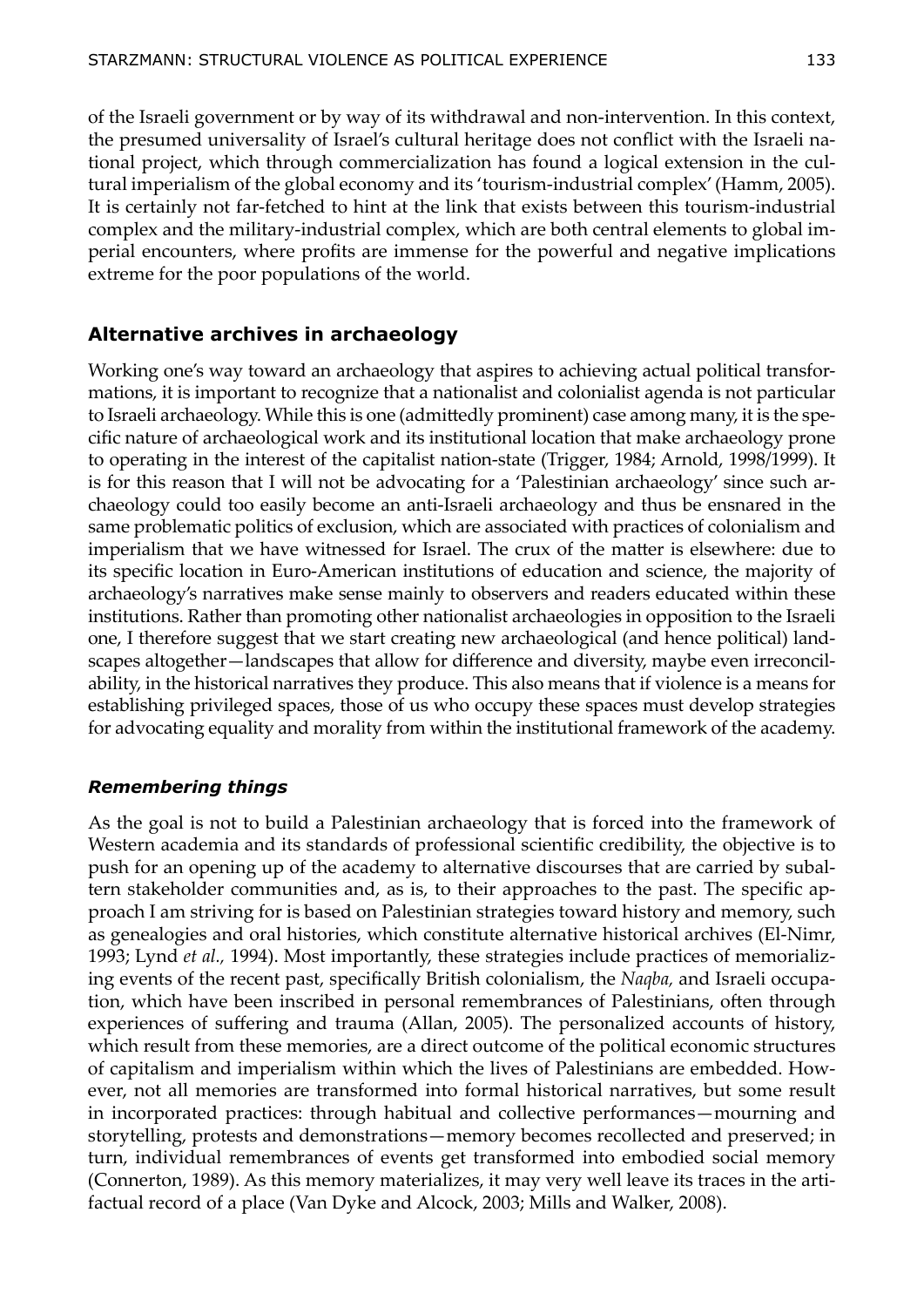While social memories have to be read within the political economic context from which they emanate, it is likely that the personalized histories of Palestinians are not always understood as expressions of these larger structures of exploitation, because they are entirely based on subjectivized insights. What I propose is a critical analysis of the structural violence that constitutes the framework for the social memories and collective practices of Palestinians by way of an archaeology of the contemporary past—that is, "the archaeology of places and events that relate to the period of recent or living memory" (Harrison and Schofield, 2009: 186; cf. Buchli and Lucas, 2001). Such an archaeology of 'the past in the present' recognizes how the (recent) past is linked to present political issues, often through material remains as is, for example, the case with cultural heritage. The aim is to study relatively recent or modern-day material culture—objects, places, events—in order to gain access to past practices that have been left out from the historical narratives that we are most familiar with. For instance, some have proposed an 'archaeology of protest,' springing from forces that oppose the nation-state (Badcock and Johnston, 2009; Marshall *et al.,* 2009; Schofield, 2009); another example is an archaeology of militarism and conflict, with a focus on what has been called 'super-modern' 20th century conflict, which includes otherwise neglected evidence of those who oppose war (González-Ruibal, 2008). In this sense, archaeology can also assist in the re-creation of collective memory about the past that has once been lost, erased, or repressed.

I suggest that an archaeology of the past in the present should embrace several methodological and analytical components, where it is important to move from recent political events back in time, thus establishing historical genealogies; this archaeology should also demonstrate a special sensibility for silences in the material record and place emphasis on abject experiences in history, such as suffering, violence, and trauma. The three key components of an archaeology of the past in the present then include a genealogical approach, a multi-sited research agenda, and the conducting of auto-archaeological research. Of course, moving toward a politically responsible archaeology certainly requires the formation of new research collectives, which open up space for the formulation of research agendas and goals by those individuals and groups of people who are affected by the work of anthropologists.

#### *A genealogical approach*

A genealogical approach to material culture traces objects in time and space in order to be able to understand genealogies, or histories of practices in the context of changing political landscapes (Gosden, 2005), with an emphasis on the transformative character of everyday practices. This approach is valuable for a politically conscious archaeology insofar as it does not prescribe a linear historical narrative, but rather emphasizes discontinuities and breaks between past and present. Because of this emphasis, another aspect of genealogical research is that it often tacks "back and forth between microscale details and macroscale patterns, all the while seeking other convergent or divergent lines of evidence" (Pauketat and Alt, 2005: 233).

Recently, Ziadeh-Seely (2007) has proposed a "refugee camp archaeology" in Palestine, which focuses on the excavation of partially or fully abandoned refugee camps in Palestine; in a number of cases her work also includes a comparative investigation of the ruined villages from which the refugees originally stemmed. Ziadeh-Seely's project contains aspects of a genealogical approach since it documents the material culture of Palestinian refugees architecture, camp layout, and the presence or absence and distribution of artifacts—across time and space. The aim of this archaeology is "to document the adaptation processes and strategies of Palestinian refugees after losing their homes, lands, and livelihoods" (Ziadeh-Seely, 2007: 334). In other words, through the use of archaeological methods for the recon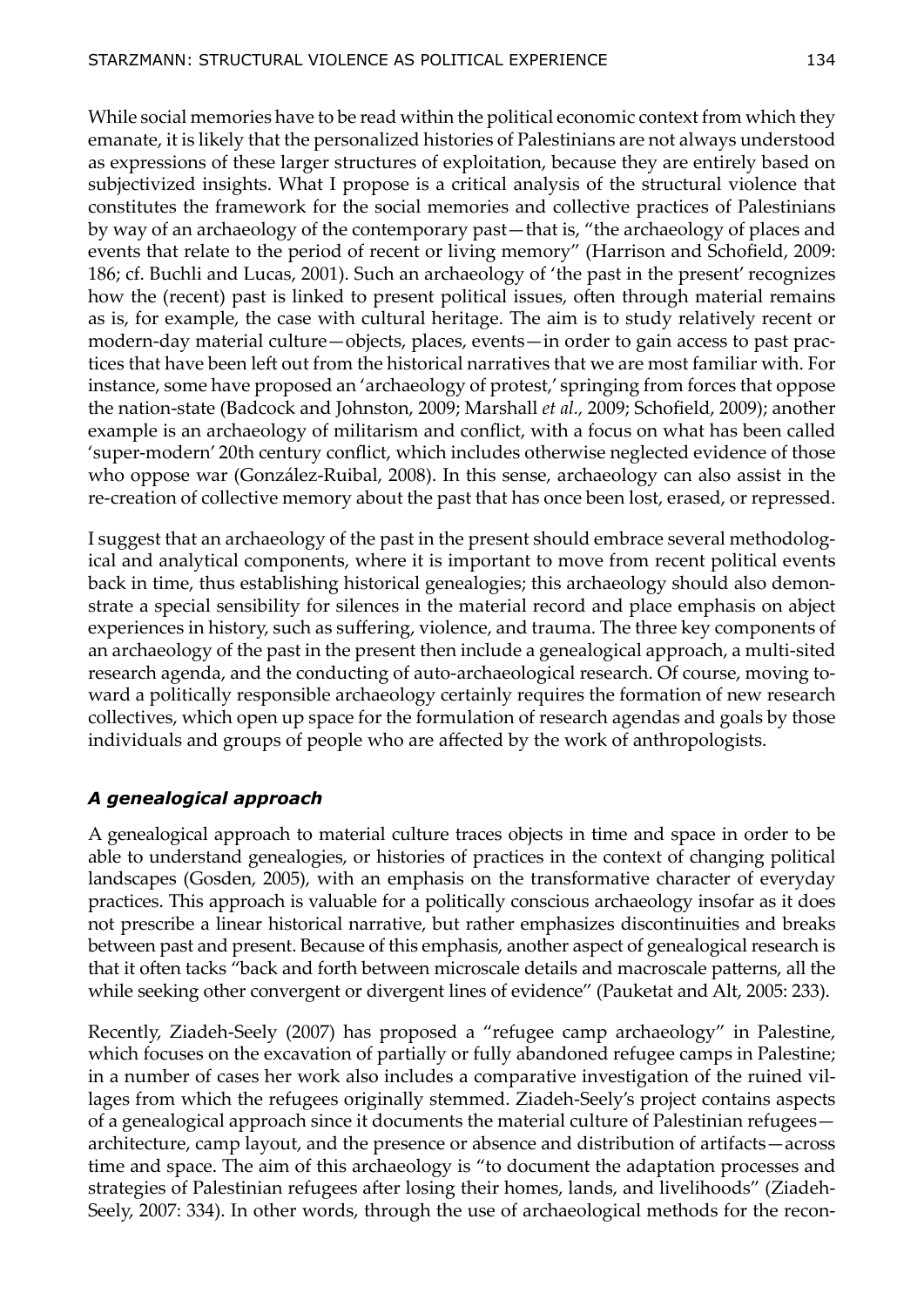struction of every-day activities that were carried out by Palestinians, we might be able to trace evidence of practices of oppression, of coping with situations that are characterized by violent conflict, or even of resistance over time. In addition, because of its focus on discontinuities between past and present, a genealogical approach could contribute to the creation of a critical archaeology in Palestine that demonstrates that there exists indeed no direct link between, for example, the Iron Age past and today's Jewish settlements in the region.

#### *Multi-sited research*

The genealogical approach just described might be extended to link several different archaeological sites into one research project. Taking once more Ziadeh-Seely's work as an example, her research does not have to remain limited to refugee camps in Gaza and the West Bank, but could incorporate the camps of displaced Palestinians in Jordan, Lebanon, and Syria, for comparative purposes; or in order to extend the genealogical approach to a transnational level, it could trace the links that exist between the local and the global (Marcus 1995). This would mean to not only follow 'the thing' of the refugee camp, but rather to follow the people who live in camps as a result of being forced into the diaspora. This way, a multi-sited archaeology as here proposed is no longer bound to unveiling oppression of a specific group of people in one location, but can include the analysis of other sites of displacement in a diasporic world. The excavations of sites of Nazi terror come to mind here, which are part of a political project that is accountable to the victims of violence, but it is also committed to identifying the location of the perpetrators within the political playing field (Bernbeck and Pollock, 2007; Gilead *et al.,* 2009).

## *Auto-archaeology*

In the specific context of Palestine, and particularly for a non-Palestinian archaeologist, I find a viable project in a sort of "auto-archaeology" (*sensu* Schofield, 2009) of the spaces of the oppressors with the goal of undoing the invisibility of the oppressed. It is this kind of 'self-archaeology' that allows me to approach my co-responsibility for structural violence. To this goal, it is vital to understand the spaces that I am most familiar with—my work place (in the field and on the university campus), my class position, my national background, etc.—as structurally oppressive to many others around me (and in a much more concrete way, take, for example, my archaeological fieldwork, where my status vis-à-vis the workers who are employed on excavations is often one of assumed cultural superiority and always one of economic advantage).

The approach of an auto-archaeology contains elements of "making manifest", or "remembering things" (González-Ruibal, 2008: 250; cf. Olsen, 2003), which refers to the performance of a political act that reveals by way of exposing objects. Auto-archaeologies should examine where, how, and why archaeological projects cut into and transform political landscapes. In extension, the concept is here also used to include narratives by way of ethnographic research: oral histories and interviews, for example, that consider the manifold interests of those who are exposed to archaeological work. The goal of such making manifest is to disclose "what the supermodern power machine does not want to be shown: the corpses in a Bosnian mass grave or the ruins of Bhopal's factory in India" (González-Ruibal, 2008: 262) or, one should add, the refugee camps of the occupied Palestinian people. Here, autoarchaeology is an especially viable strategy, because it renders structural violence visible, which would otherwise not get recognized due to the assumed absence of victims.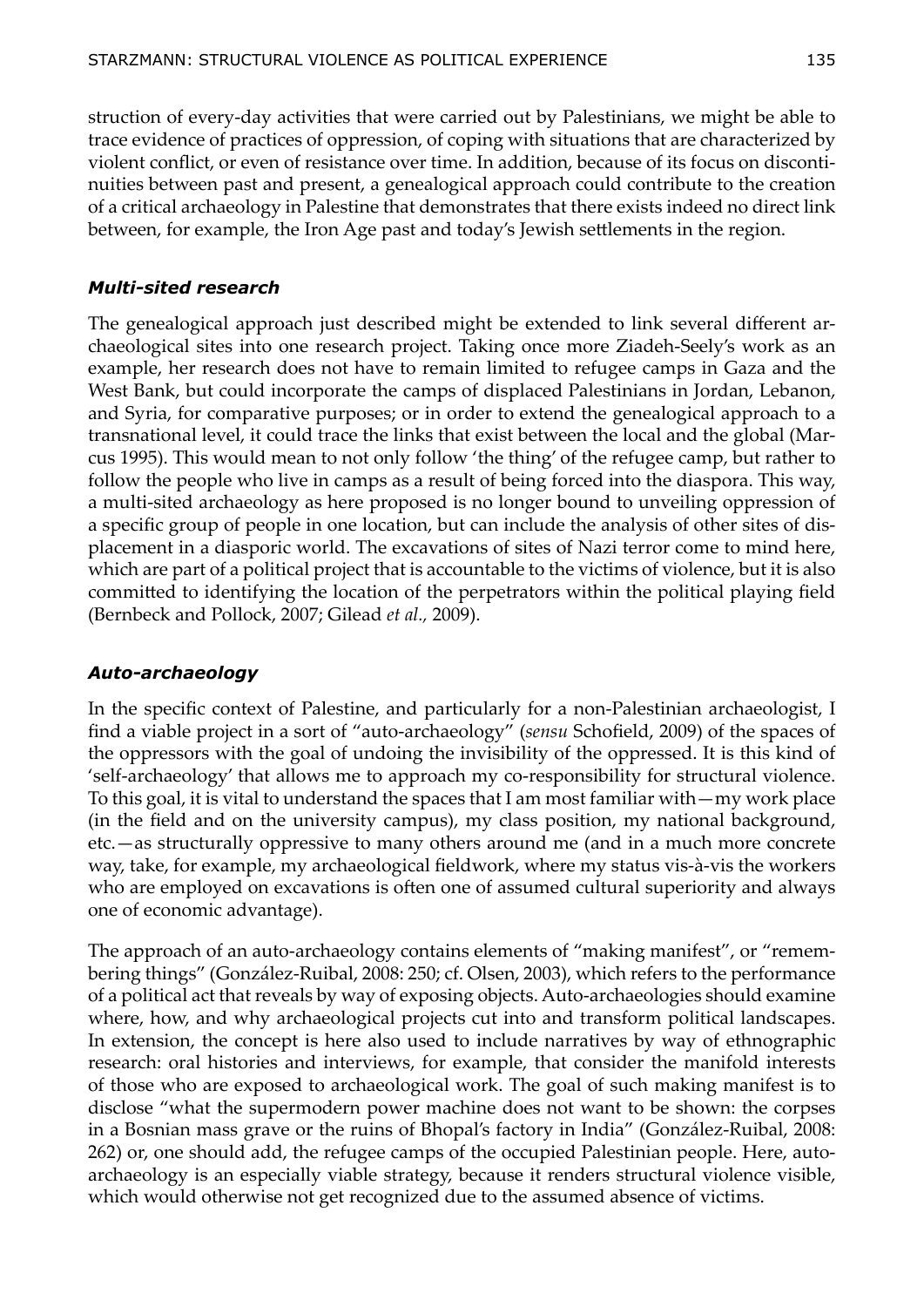One project in Israel-Palestine that could be placed within the realm of an auto-archaeology of sorts, is pioneering here: Greenberg and Keinan (2007 and 2009) are two Israeli archaeologists, who have together with the Israeli-Palestinian Archaeology Working Group created an archaeological site database that documents information on surveys and excavations conducted by Israeli archaeologists in the West Bank (including East Jerusalem) from 1967 to 2007. Against the background of this work, it would be particularly interesting to examine archaeological activity by Israelis in interstitial spaces, such as border areas; scrutinizing, for example, the link that exists between the construction of the Israeli separation wall as a marker of national space and the destruction of archaeological sites in Palestine since the inception of the wall building activities. Likewise, we could ask where and why the route of the wall circumvents archaeological sites, especially in the context of global heritage tourism. But we might also want to consider the voices of those who live in Palestine and ask, how do residents, archaeologists, or other interest groups struggle with cultural heritage issues and how do they intervene politically, for example, by way of protests, salvage excavations, or by taking legal steps?

## **Coming back full circle**

An auto-archaeology is most visibly committed to the politics of location that were introduced at the beginning of this paper, because this approach does not only document archaeological research within a political context, but it indeed characterizes it as political work. Thus recognizing the political content of archaeological research, it becomes possible to both reveal archaeology's contributions to structural violence and to underscore the potential sites at which archaeology can be deployed to effectively work against structural violence. On the one hand, archaeology can make structural violence visible by tracing its correlates in the materiality of dismal objects and gloomy spatial arrangements: walls, fences, and metal bars, refugee camps, dirt roads, and Israeli prisons make the material context for the oppressed bodies and stifled voices of the Palestinian people. On the other hand, as we become aware of the entanglement of violence, including structural violence, and materiality, we come to find a dense link between national projects (such as the Israeli one), issues of heritage management, and the global market economy. It is here that we come to realize that structural violence is not limited to one specific political context, but that it functions on a transnational or global scale, which is characterized by highly uneven power relations.

According to the politics of location, we are required to locate ourselves within this global structure that codes difference (usually framed as 'cultural' difference) in terms of capital and power. And we have the political responsibility—as archaeologists or otherwise—to pay attention to both the oppressed and the oppressors. Locating ourselves, and taking sides, does, however, not always lead to radical political changes; rather, it initiates a different language and practice on the ground that has real effects for those who have previously suffered from our very practices.

A group of archaeologists and residents of Silwan have recently initiated a project, which instead of simply claiming Silwan as the 'City of David'—offers alternative archaeological tours that intend to shed light on the role of archaeology in the Israeli-Palestinian conflict (see http://www.alt-arch.org/). By using a new language and through a different engagement with the political landscape of Silwan, this kind of archaeology confronts structures of oppression and violence in Israel-Palestine. For the tourists visiting the area, the project might simply offer a new and exciting look into archaeological archives; for the people living in Silwan, however, the alternative historical narratives provide concrete political choic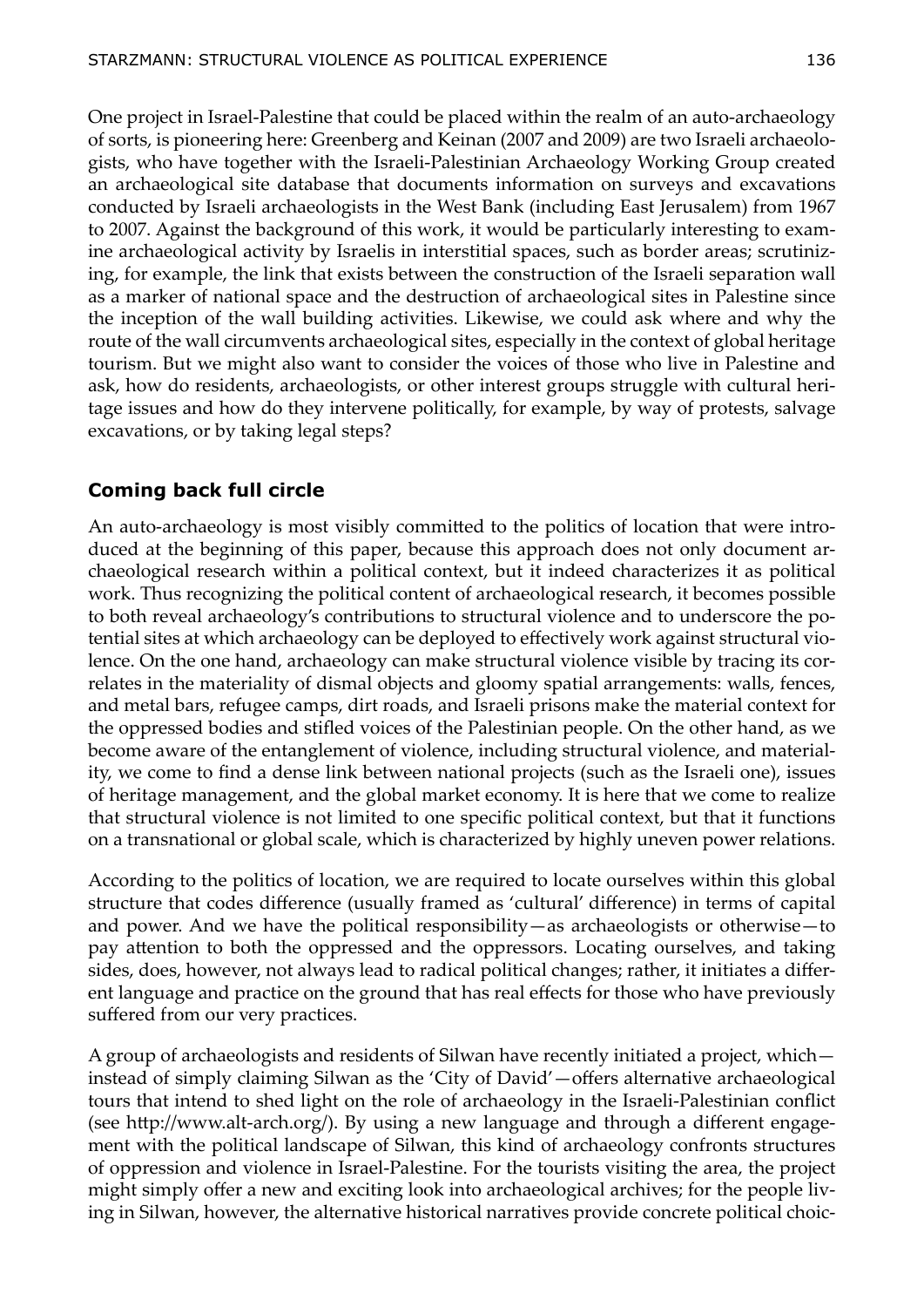es, which could inform particular modes of resistance in Palestine as well as resonate with other spaces of apartheid.

#### **Acknowledgements**

An earlier version of this paper titled "The Wild Children of P. – Chaos & Order in the Postcolonial World" was submitted to the World Archaeological Inter-Congress in Ramallah, Palestine, in Summer 2009. Since I was unable to travel to Palestine myself, I am writing from a perspective that remains to some degree abstract. All the more helpful were the substantial comments by Susan Pollock as I started preparing this paper for publication, which included her experiences of having been to Ramallah. Reinhard Bernbeck has encouraged me to make the paradoxical nature of my position as a politically committed archaeologist an issue in this paper. A number of friends have read earlier drafts of this article and provided me with important criticisms. John Roby and Griffin Epstein have challenged me to take myself to task, with Griffin aiding especially by loaning me powerful vocabulary; John drew my attention to fascinating work on the archaeology of the contemporary past. Andrew Epstein has contributed knowledge about the politico-legal situation in Israel-Palestine. Brian Broad and Dellvin Williams have both pointed out to me the limitations of a radical de-colonial and/or anti-colonial critique coming from within the contradictions of the Euro-American academic framework.

#### **Notes**

- **1** Agamben uses the notion of *homo sacer* specifically for prisoners in Nazi concentration camps and, in extension, also for Guantánamo prisoners, because both are erased as legal subjects. The term *homo sacer* itself is derived from ancient Roman law, designating "a human being that could not be ritually sacrificed but whom one could kill without being guilty of murder." (Raulff, 2004: 609 fn. 1)
- **2** By September 2008 there were reports of 699 closure obstacles in the West Bank. See http://www.palestinemonitor.org/ spip/spip.php?article8 (accessed 10 December 2009).
- **3** Statistics from Badil Resource Center for Palestinian Residency and Refugee Rights, Information & Discussion Brief Issue No. 10, December 2006. Available as PDF-file online at: http://reliefweb.int/rw/rwb.nsf/retrieveattachments?open agent&shortid=LRON-72KFQD&file=Full\_Report.pdf (accessed 23 July 2009).
- **4** The latest information on Israel's human rights violations in Palestine can be found in a summarizing report by Amnesty International, published online at: http://report2009.amnesty.org/en/regions/middle-east-north-africa/israel-occupied-territories (accessed 24 July 2009).
- **5** The curriculum of the Institute of Archaeology at HUJ can be found online at http://archaeology.huji.ac.il/
- **6** The use of the term 'City of David' was introduced by French archaeologist Raymond Weill, who carried out the first excavations in Silwan in 1913-1914.

## **References**

- **Abu El-Haj, N** 2001 *Facts on the Ground: Archaeological Practice and Territorial Self-Fashioning in Israeli Society.* Chicago: The University of Chicago Press.
- **Addison, E** 2004 "The roads to ruins: Accessing Islamic heritage in Jordan," in R Yorke and U Baram (eds.), *Marketing Heritage: Archaeology and the Consumption of the Past,* pp. 229- 247. Walnut Creek: Altamira Press.
- **Agamben, G** 1998 *Homo Sacer: Sovereign Power and Bare Life.* Stanford: Stanford University Press.
- **Agamben, G** 2005 *State of Exception.* Chicago: The University of Chicago Press.
- **Allan, D** 2005 Mythologising al-nakba: Narratives, collective identity and cultural practice among Palestinian refugees in Lebanon. *Oral History* 33(1):47-56.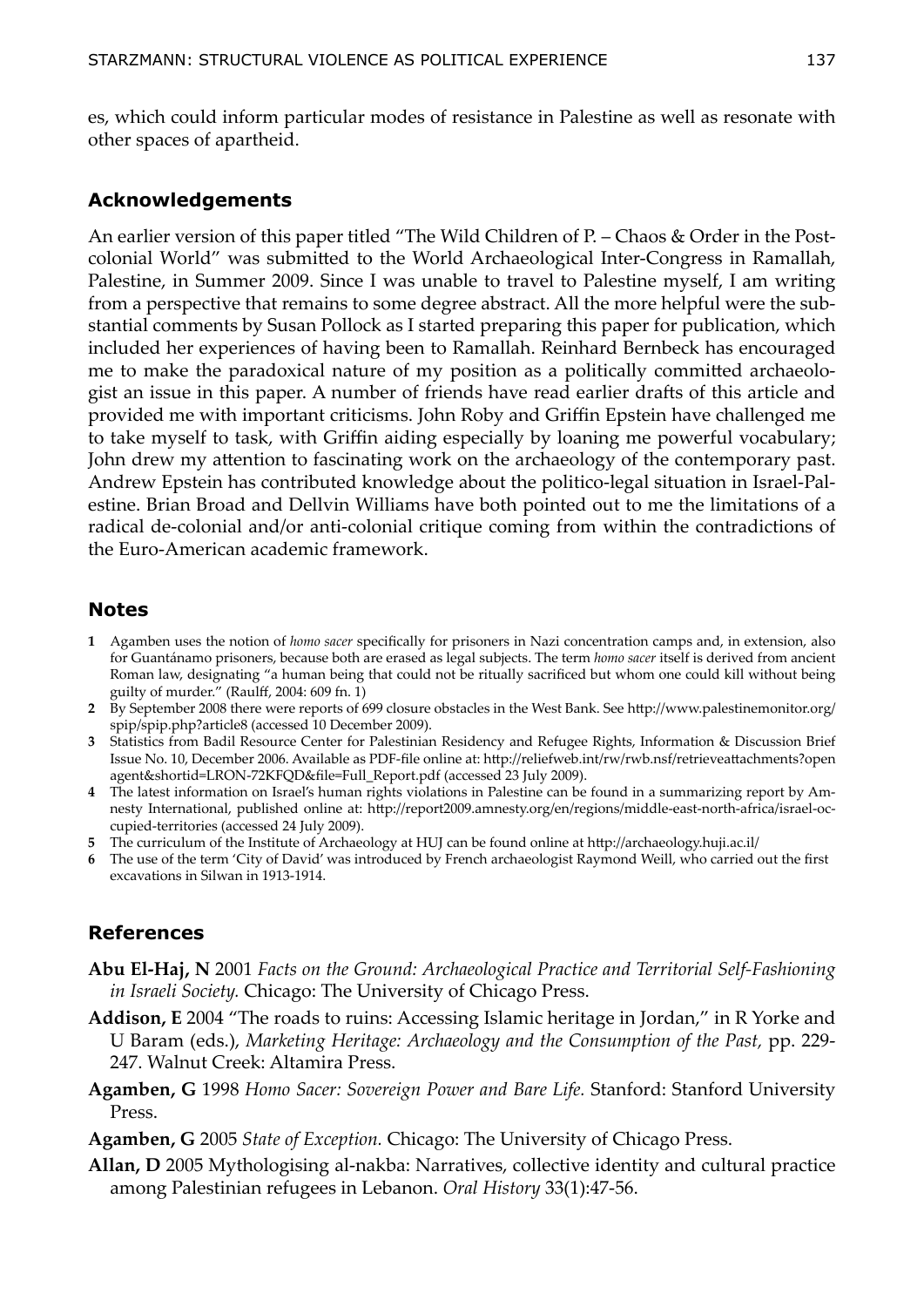- **Arnold, B** 1998/1999 The power of the past: Nationalism and archaeology in 20th century Germany. *Archaeologia Polona* 35/36:237-253.
- **Atalay, S** 2006 Indigenous archaeology as decolonizing practice. *The American Indian Quarterly* 30(3-4):280-310, [doi:10.1353/aiq.2006.0015.](http://dx.doi.org/10.1353/aiq.2006.0015)
- **Badcock, A** and **R Johnston** 2009 Placemaking through protest: An archaeology of the Lees Cross and Endcliffe protest camp, Derbyshire, England. *Archaeologies* 5(2):306-322, [doi:10.1007/s11759-009-9106-z](http://dx.doi.org/10.1007/s11759-009-9106-z).
- **Baram, U** and **Y Rowan** 2004 "Archaeology after nationalism: Globalization and the consumption of the past," in Y Rowan and U Baram (eds.), *Marketing Heritage: Archaeology and the Consumption of the Past,* pp. 3-23. Walnut Creek: Altamira Press.
- **Ben-Yehuda, N** 2007 "Excavating Massada: The politics-archaeology connection at work," in P L Kohl, M Kozelsky and N Ben-Yehuda (eds.), *Selective Remembrances: Archaeology in the Construction, Commemoration, and Consecration of National Pasts,* pp. 247-276. Chicago: The University of Chicago Press.
- **Bernbeck, R** 2008 Structural violence in archaeology. *Archaeologies* 4:390-413, [doi:10.1007/](http://dx.doi.org/10.1007/s11759-008-9076-6) [s11759-008-9076-6.](http://dx.doi.org/10.1007/s11759-008-9076-6)
- **Bernbeck, R** and **S Pollock** 2004 "The political economy of archaeological practice and the production of heritage in the Middle East," in L Meskell and R W Preucel (eds.), *A Companion to Social Archaeology,* pp. 335-352. Malden, MA: Blackwell Publishing.
- **Bernbeck, R** and **S Pollock** 2007 "'Grabe, wo du stehst!' An archaeology of perpetrators," in Y Hamilakis and P Duke (eds.), *Archaeology and Capitalism: From Ethics to Politics,* pp. 217-234. Walnut Creek, CA: Leftcoast Press.
- **Bronner, Y** and **N Gordon** 2008 The politics of archaeology in East Jerusalem: Digging for trouble. *Counterpunch,* April 11, 2008. Available at: http://www.counterpunch.org/bronner04112008.html (accessed 12 June 2009).
- **Buchli, V** and **G Lucas** 2001 *Archaeologies of the Contemporary Past.* London: Routledge.
- **Connerton, P** 1989 *How Societies Remember.* Cambridge: Cambridge University Press.
- **El-Nimr, S** 1993 Oral history and Palestinian collective memory. *Oral History* 21(1):54-61.
- **Feige, M** 2007 "Recovering authenticity: West-Bank settlers and the second stage of national archaeology," in P L Kohl, M Kozelsky and N Ben-Yehuda (eds.), *Selective Remembrances: Archaeology in the Construction, Commemoration, and Consecration of National Pasts,* pp. 277- 298. Chicago: The University of Chicago Press.
- **Galtung, J** 1969 Violence, peace, and peace research. *Journal of Peace Research* 6(3):167–191, doi[:10.1177/002234336900600301](http://dx.doi.org/10.1177/002234336900600301).
- **Galtung, J** and **T Höivik** 1971 Structural and direct violence: A note on operationalization. *Journal of Peace Research* 8(1):73–76, doi[:10.1177/002234337100800108](http://dx.doi.org/10.1177/002234337100800108).
- **Gero, J** 1985 Socio-politics and the woman-at-home ideology. *American Antiquity* 50(2):342- 350, [doi:10.2307/280492](http://dx.doi.org/10.2307/280492).
- **Gilead, I, Y Haimi** and **W Mazurek** 2009 Excavating Nazi extermination centres. *Present Pasts* 1:10-39, [doi:10.5334/pp.12](http://dx.doi.org/doi:10.5334/pp.12).
- **Glock, A** 1994 Archaeology as cultural survival: The future of the Palestinian past. *Journal of Palestine Studies* 23 (3):70-84, [doi:10.1525/jps.1994.23.3.00p0027n](http://dx.doi.org/10.1525/jps.1994.23.3.00p0027n).
- **González-Ruibal, A** 2008 Time to destroy: An archaeology of supermodernity. *Current Anthropology* 49(2):247-279, [doi:10.1086/526099.](http://dx.doi.org/10.1086/526099)
- **Gosden, C** 2005 What do objects want? *Journal of Archaeological Method and Theory* 12(3):193- 211, [doi:10.1007/s10816-005-6928-x](http://dx.doi.org/10.1007/s10816-005-6928-x).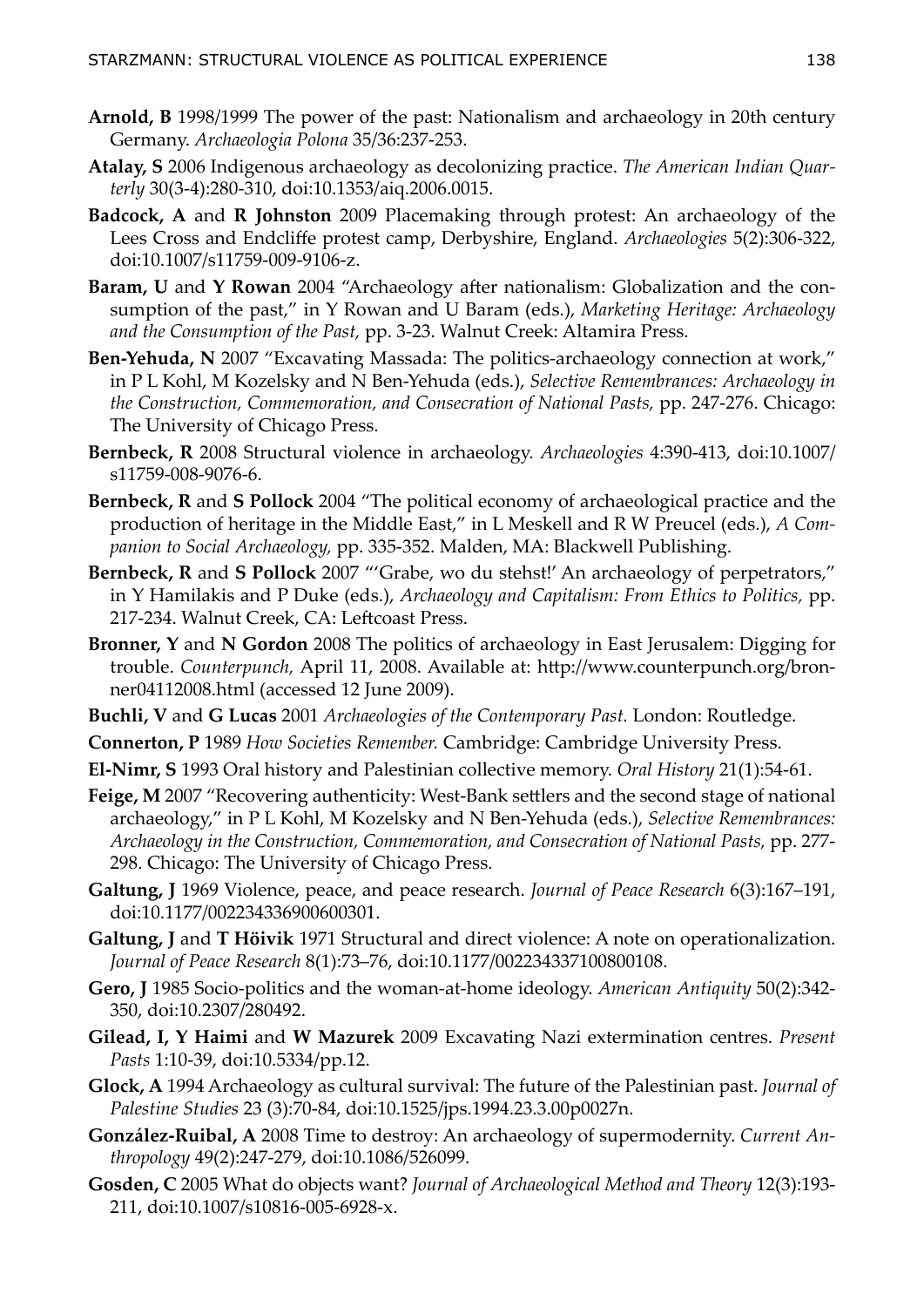- **Graeber, D** 2007 *Possibilities: Essays on Hierarchy, Rebellion, and Desire.* Oakland: AK Press.
- **Greenberg, R** 2009 Towards an inclusive archaeology in Jerusalem: The case of Silwan/The City of David. *Public Archaeology* 8(1):35-50, [doi:10.1179/175355309X402745](http://dx.doi.org/10.1179/175355309X402745).
- **Greenberg, R** and **A Keinan** 2007 *The Present Past of the Israeli-Palestinian Conflict: Israeli Archaeology in the West Bank and East Jerusalem since 1967.* Research Papers No. 1. The S. Daniel Abraham Center for International and Regional Studies, Tel Aviv University: Tel Aviv.
- **Greenberg, R** and **A Keinan** 2009 *Israeli Archaeological Activity in the West Bank 1967-2007: A Sourcebook.* The West Bank and East Jerusalem Archaeological Database Project. Ostracon: Jerusalem.
- **Hale, C R** 2006 Activist research vs. cultural critique: Indigenous land rights and the contradictions of politically engaged anthropology. *Cultural Anthropology* 21(1):96-120, [doi:10.1525/can.2006.21.1.96](http://dx.doi.org/10.1525/can.2006.21.1.96).
- **Hamm, B** 2005 "Cultural imperialism: The political economy of cultural domination," in B Hamm and R Smandych (eds.) *Cultural Imperialism: Essays on the Political Economy of Cultural Domination*, pp. 18-30. Ontario: Broadview Press.
- **Harrison, R** and **J Schofield** 2009 Archaeo-ethnography, auto-archaeology: Introducing archaeologies of the contemporary past. *Archaeologies* 5 (2):185-209, [doi:10.1007/s11759-009-](http://dx.doi.org/10.1007/s11759-009-9100-5) [9100-5.](http://dx.doi.org/10.1007/s11759-009-9100-5)
- **Khalidi, R** 1997 *Palestinian Identity: The Construction of Modern National Consciousness.* New York: Columbia University Press.
- **Kohl, P L** and **C Fawcett** 1995 *Nationalism, Politics, and the Practice of Archaeology.* Cambridge: Cambridge University Press.
- **Kohl, P L, M Kozelsky** and **N Ben-Yehuda** (eds.) 2007 *Selective Remembrances: Archaeology in the Construction, Commemoration, and Consecration of National Pasts.* Chicago: The University of Chicago Press.
- **Lynd, S, S Bahour** and **A Lynd** (eds.) 1994 *Homeland: Oral Histories of Palestine and Palestinians.* New York: Olive Branch Press.
- **Marcus, G** 1995 Ethnography in/of the World System: The emergence of multisited ethnography. *Annual Review of Anthropology* 24:95-117, [doi:10.1146/annurev.an.24.100195.000523.](http://dx.doi.org/10.1146/annurev.an.24.100195.000523)
- **Marshall, Y, S Roseneil** and **K Armstrong** 2009 Situating the Greenham archaeology: An autoethnography of a feminist project. *Public Archaeology* 8(2-3):225-245, [doi:10.1179/175355309X457240](http://dx.doi.org/10.1179/175355309X457240).
- **Mignolo, W D** 2007a Introduction: Coloniality of power and de-colonial thinking. *Cultural Studies* 21(2-3):155-167, [doi:10.1080/09502380601162498](http://dx.doi.org/10.1080/09502380601162498).
- **Mignolo, W D** 2007b Delinking: The rhetoric of modernity, the logic of coloniality and the grammar of de-coloniality. *Cultural Studies* 21(2-3):449-514, [doi:10.1080/09502380601162647.](http://dx.doi.org/10.1080/09502380601162647)
- **Mignolo, W D** 2009 Epistemic disobedience, independent thought and decolonial freedom. *Theory, Culture & Society* 26(7-8):159-181, [doi:10.1177/0263276409349275.](http://dx.doi.org/10.1177/0263276409349275)
- **Mihesuah, D A** (ed.) 1998 *Natives and Academics: Discussions on Researching and Writing about Native Americans.* Lincoln: University of Nebraska Press.
- **Mills, B J** and **W H Walker** (eds.) 2008 *Memory Work: Archaeologies of Material Practices.* Santa Fe, NM: SAR Press.
- **Narayan, K** 1993 How native is a 'native' anthropologist? *American Anthropologist* 95 (3): 671-712, [doi:10.1525/aa.1993.95.3.02a00070](http://dx.doi.org/10.1525/aa.1993.95.3.02a00070).
- **Nasser, R M** 2005 *Palestinian Identity in Jordan and Israel: The Necessary 'Other' in the Making of a Nation.* New York: Routledge.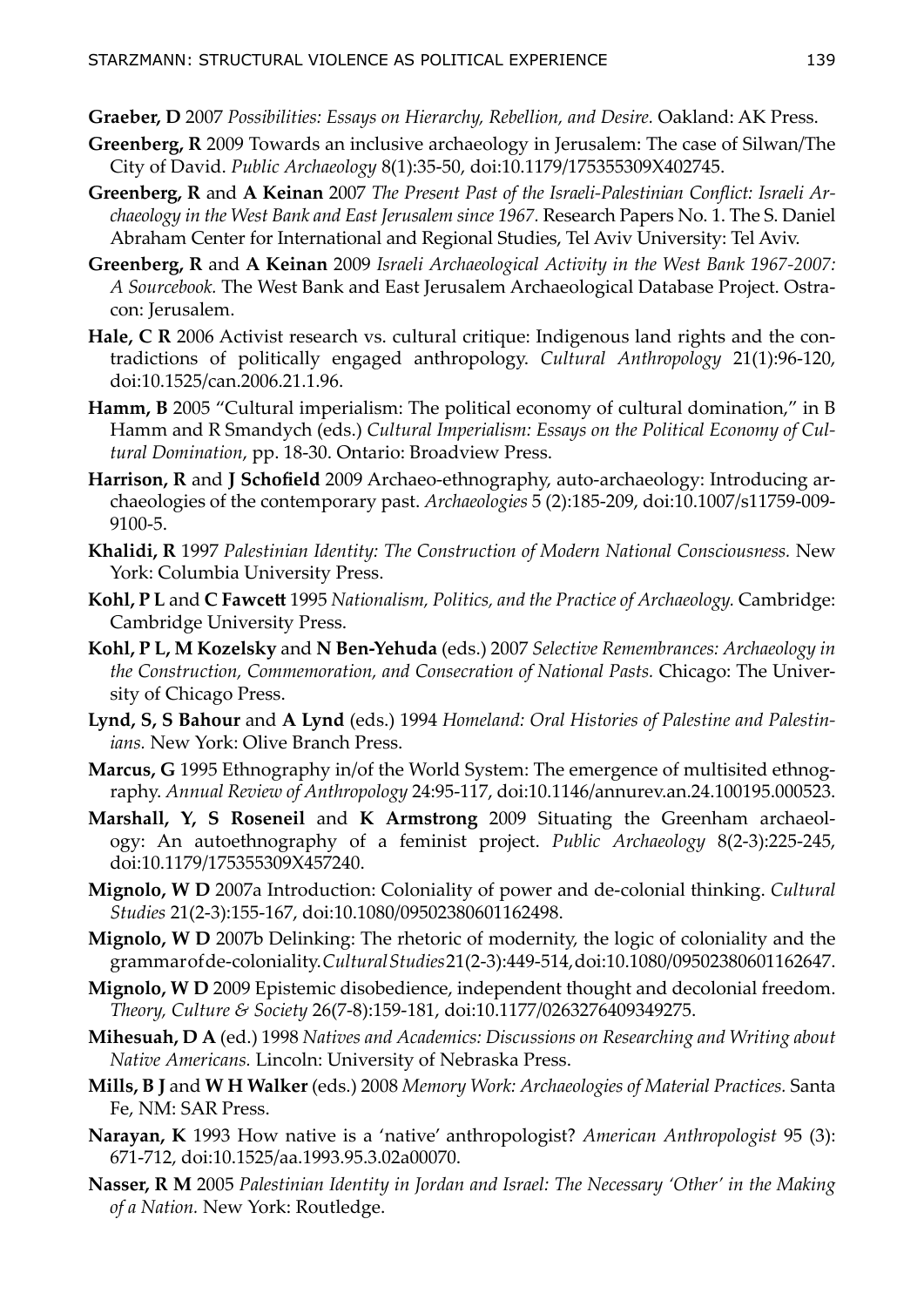- **Olsen, B** 2003 Material culture after text: remembering things. *Norwegian Archaeological Review* 36(2):87-104, [doi:10.1080/00293650310000650.](http://dx.doi.org/10.1080/00293650310000650)
- **Pauketat, T M** and **S R Alt** 2005 Agency in a postmold? Physicality and the archaeology of culture-making. *Journal of Archaeological Method and Theory* 12(3):213-236, [doi:10.1007/](http://dx.doi.org/10.1007/s10816-005-6929-9) [s10816-005-6929-9.](http://dx.doi.org/10.1007/s10816-005-6929-9)
- **Ranco, D J** 2006 Toward a native anthropology: Hermeneutics, hunting stories, and theorizing from within. *Wicazo Sa Review* 21(2):61-78.
- **Raulff, U** 2004 An interview with Giorgio Agamben life, a work of art without an author: The state of exception, the administration of disorder and private life. *German Law Journal* 5(5):609-614.
- **Rizvi, U Z** 2006 Accounting for multiple desires: Decolonizing methodologies, archaeology, and the public interest. *India Review* 5(3-4):394-416, [doi:10.1080/14736480600939223.](http://dx.doi.org/10.1080/14736480600939223)
- **Said, E** 1979 *The Question of Palestine.* New York: Times Books.
- **Scham, S** 1998 Mediating nationalism and archaeology: A matter of trust? *American Anthropologist* 100(2):301-308, [doi:10.1525/aa.1998.100.2.301](http://dx.doi.org/10.1525/aa.1998.100.2.301).
- **Scham, S** 2001 The archaeology of the disenfranchised. *Journal of Archaeological Method and Theory* 8(2):183–213, [doi:10.1023/A:1011353202603](http://dx.doi.org/10.1023/A:1011353202603).
- **Scham, S** 2008 "Dinsinheriting heritage: Explorations in the contentious history of archaeology in the Middle East," in M Liebmann and U Z Rivi (eds.), *Archaeology and the Postcolonial Critique,* pp. 165-175. Lanham: Altamira Press.
- **Schofield, J** 2009 An archaeology of protest at Greenham Common Air Base. *British Archaeology* 104. Available at: <http://www.britarch.ac.uk/ba/ba104/feat3.shtml>(accessed 12 December 2009).
- **Silberman, N A** 1995, "Promised lands and chosen peoples: The politics and poetics of archaeological narrative," in P L Kohl and C Fawcett (eds.), *Nationalism, Politics, and the Practice of Archaeology,* pp. 249-262. Cambridge: Cambridge University Press.
- **Smith, L T** 1999 *Decolonizing Methodologies: Research and Indigenous Peoples.* London: Zed Books.
- **Starzmann, M T** 2008 Cultural imperialism and heritage politics in the event of armed conflict: Prospects for an 'activist archaeology.' *Archaeologies* 4(3): 368-389, [doi:10.1007/](http://dx.doi.org/10.1007/s11759-008-9083-7) [s11759-008-9083-7.](http://dx.doi.org/10.1007/s11759-008-9083-7)
- **Stephen, L** 2007 *Transborder Lives: Indigenous Oaxacans in Mexico, California, and Oregon*. Durham: Duke University Press.
- **Trigger, B G** 1984 Alternative archaeologies: nationalist, colonialist, imperialist. *Man* 19(3):355-370, [doi:10.2307/2802176](http://dx.doi.org/10.2307/2802176).
- **Trigger, B G** 1995 "Romanticism, nationalism, and archaeology," in P L Kohl and C Fawcett (eds.), *Nationalism, Politics, and the Practice of Archaeology,* pp. 263-279. Cambridge: Cambridge University Press.
- **Trouillot, M-R** 1995 *Silencing the Past: Power and the Production of History.* Boston: Beacon Press.
- **Van Dyke, R M** and **S E Alcock** 2003 *Archaeologies of Memories.* Malden, MA: Blackwell Publishing.
- **Yahya, A** 2005 "Archaeology and Nationalism in the Holy Land," in S Pollock and R Bernbeck (eds.), *Archaeologies of the Middle East: Critical Perspectives,* pp. 66-77. Oxford: Blackwell Publishing.